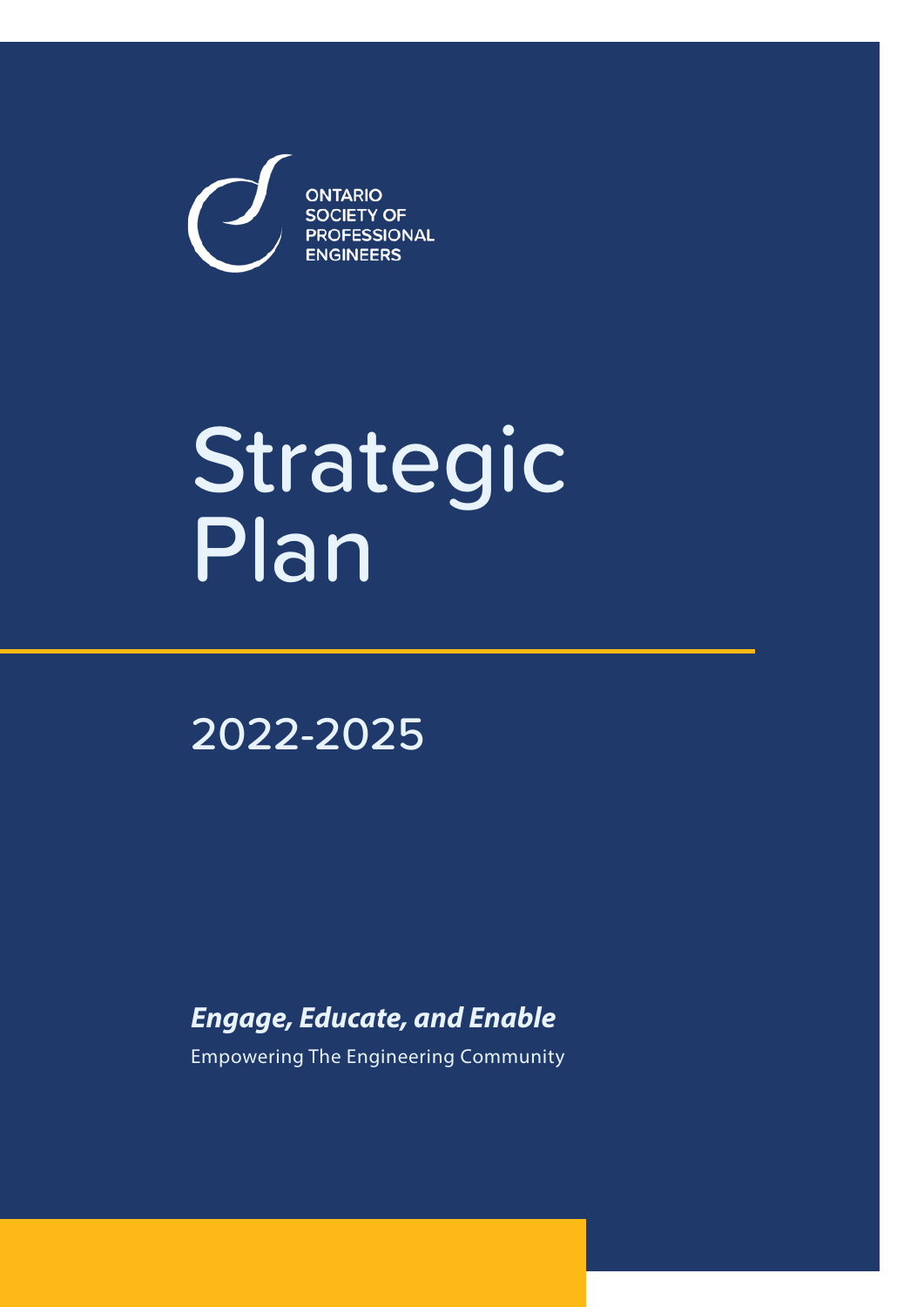# Table of Contents

| <b>About OSPE</b>                       | 3  |
|-----------------------------------------|----|
| Vision                                  | 3  |
| <b>Mission</b>                          | 3  |
| <b>OSPE Values</b>                      | 4  |
| A Message from Your Board of Directors  | 5  |
| A Message from the CEO                  | 6  |
| <b>Strategic Plan Executive Summary</b> | 7  |
| <b>Engineers Lead</b>                   | 10 |
| <b>Engineers Grow</b>                   | 11 |
| <b>Engineers Care</b>                   | 12 |
| <b>Engineers Prosper</b>                | 13 |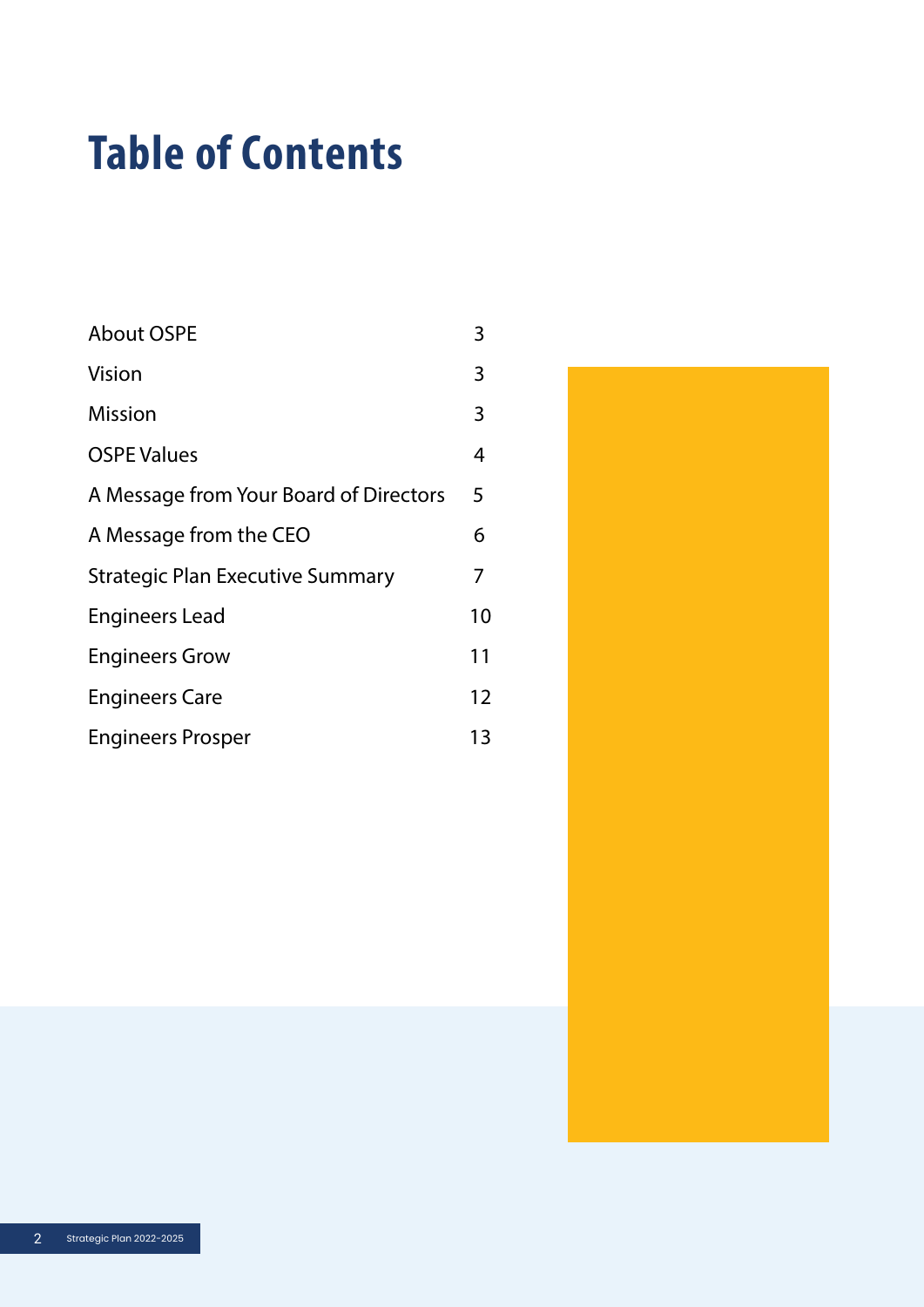

### **About the Ontario Society of Professional Engineers (OSPE)**

OSPE is a member-driven professional association that welcomes the entire engineering community, to contribute knowledge, skills, and leadership.

### **Vision**

OSPE is the home of the entire engineering community in Ontario, where engineers come together to realize their full potential.

### **Mission**

OSPE engages, educates, and enables the engineering community to lead in order to help create a better future for our profession and society at large.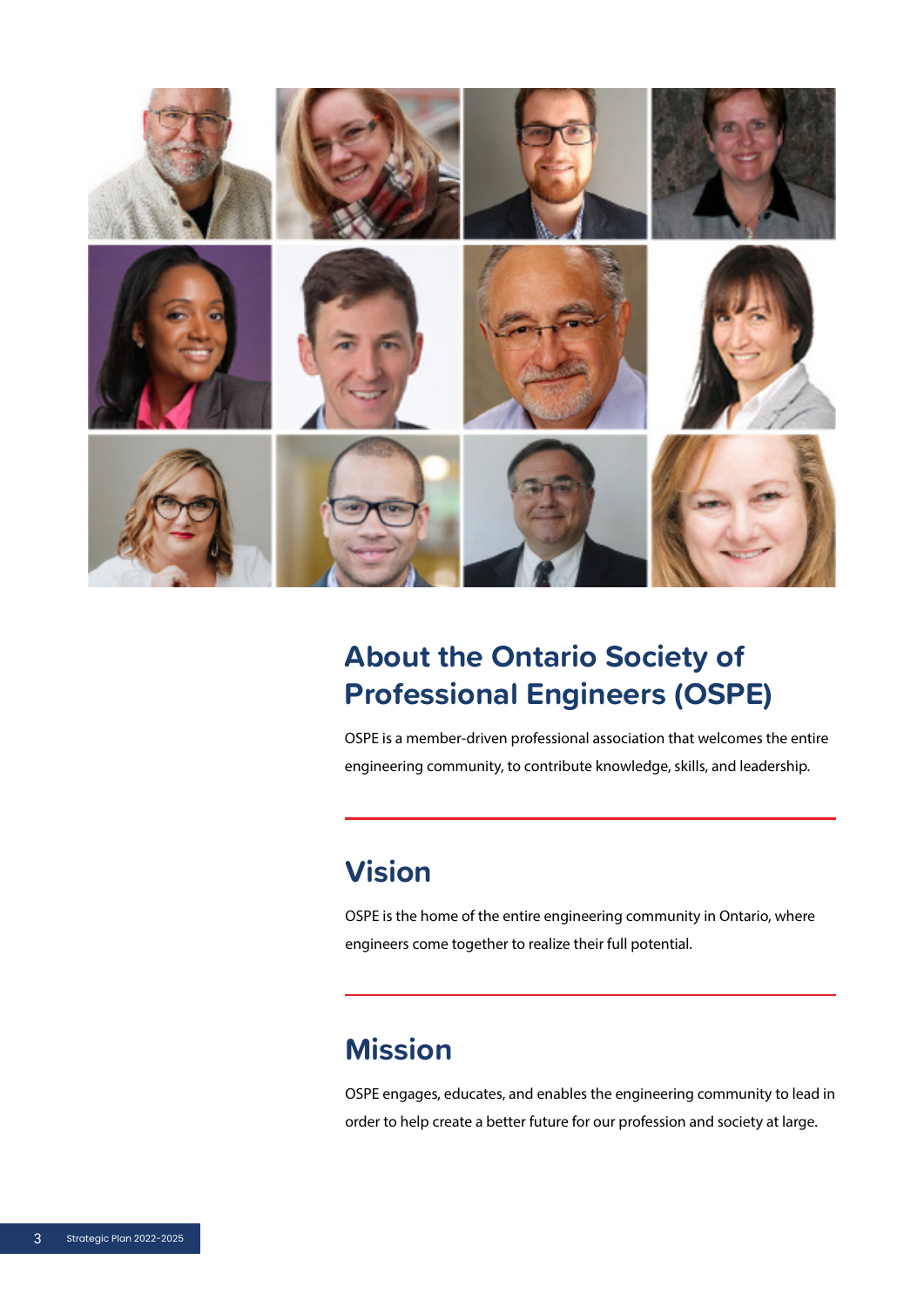## OSPE Values

#### **obligated to lead We believe engineers are**

erroreta possess powerta .<br>critical conversations and tackle tough issues. Engineers possess powerful analytical and problem-solving skills and must use these to start

#### **We believe the engineering profession must be equitable, diverse, and inclusive in order to thrive**

We believe that engineers can have a larger impact by embracing all aspects of diversity dimensions, including gender, ethnicity, age, sexual orientation, ability, geographic location, internationally educated, and engineering discipline.

#### **We believe engineers must solve problems through collaboration**

- We have a positive mindset we are here to make a difference.
	- We embrace curiosity and different perspectives.
	- We ask the right questions and provide evidence-based solutions.

**We believe by embodying and exemplifying diversity in all that we do, OSPE can accelerate the emergence of a more diverse engineering workforce** 

- Gender parity while we realize that Engineers Canada's 30 by 30 goal – to raise the percentage of newly licensed engineers who are women to 30 per cent by the year 2030 – is a steppingstone, we support and embrace gender parity in all communications, activities, and awards.
- Inclusion we seek to build a fully inclusive and equitable engineering community and believe that diversity will result in a better engineering profession.
- We recognize that diversity of technical ability and area of specialty or discipline is important for developing sound policy solutions – we avoid a focus on one area of engineering.

#### **We believe all decisions must be guided by factual evidence**

- We are a non-partisan organization we consider all of the facts and make recommendations based on the best interests of society.
- We respect the views of others  $-$  the basis of any agreement or disagreement is grounded in fact.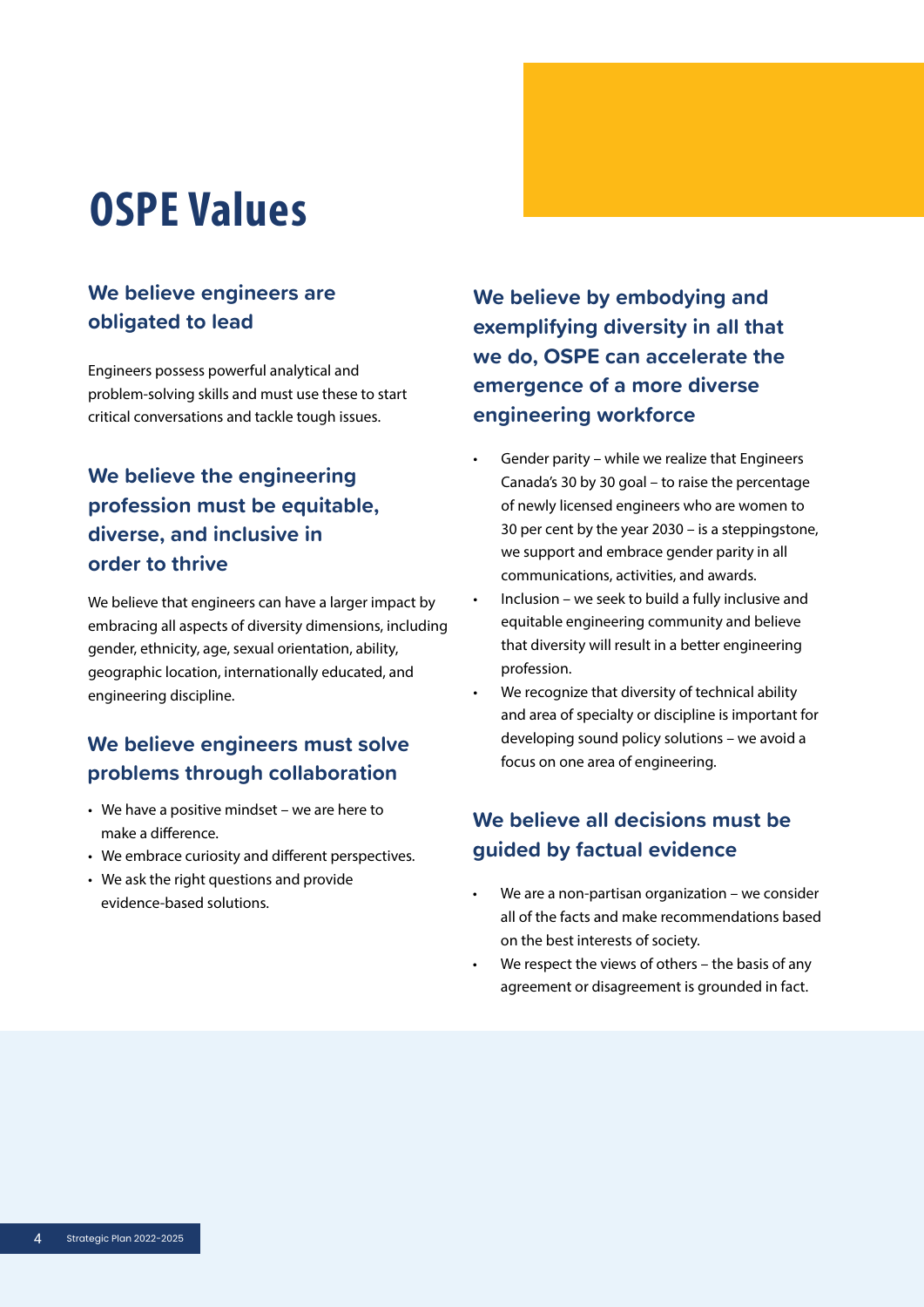# A Message from Your Board of Directors

OSPE experienced incredible growth through our 2019-2022 Strategic Plan. Our equity, diversity, and inclusion conference grew substantially each year since its inception, engaging more engineers, organizations, academic institutions, and government departments from across Canada. Together we continued to dig deeper into opportunities to make our profession more equitable for all engineers, at all stages of their careers. When the COVID-19 pandemic hit and we were forced to move the conference and all events to virtual platforms, we saw record numbers in attendance and our membership continued to grow. Focus groups have indicated and OSPE members agree – our profession should be involved in developing solutions for Ontario and Canada, and OSPE's top priority must be ensuring the engineering community is recognized and respected.

Our new Strategic Plan will continue to guide OSPE on a path to engage, educate, and enable the engineering community and empower it to lead society. OSPE will support you throughout your career, no matter what stage you're in, where you studied, or who you are. We will continue to build the Ontario Engineering Academy to support you on your journey of lifelong learning as professional development becomes mandatory for engineers in this province.

OSPE is built to work in favour of our members, and we rely on your insights. As a Board, we will continue to dedicate our time to OSPE's mission, and we have full confidence in the engagement of our members as we put your voices at the core of our work.

Thank you for your support in helping our profession reach new heights.

*— Your 2021-2022 OSPE Board of Directors*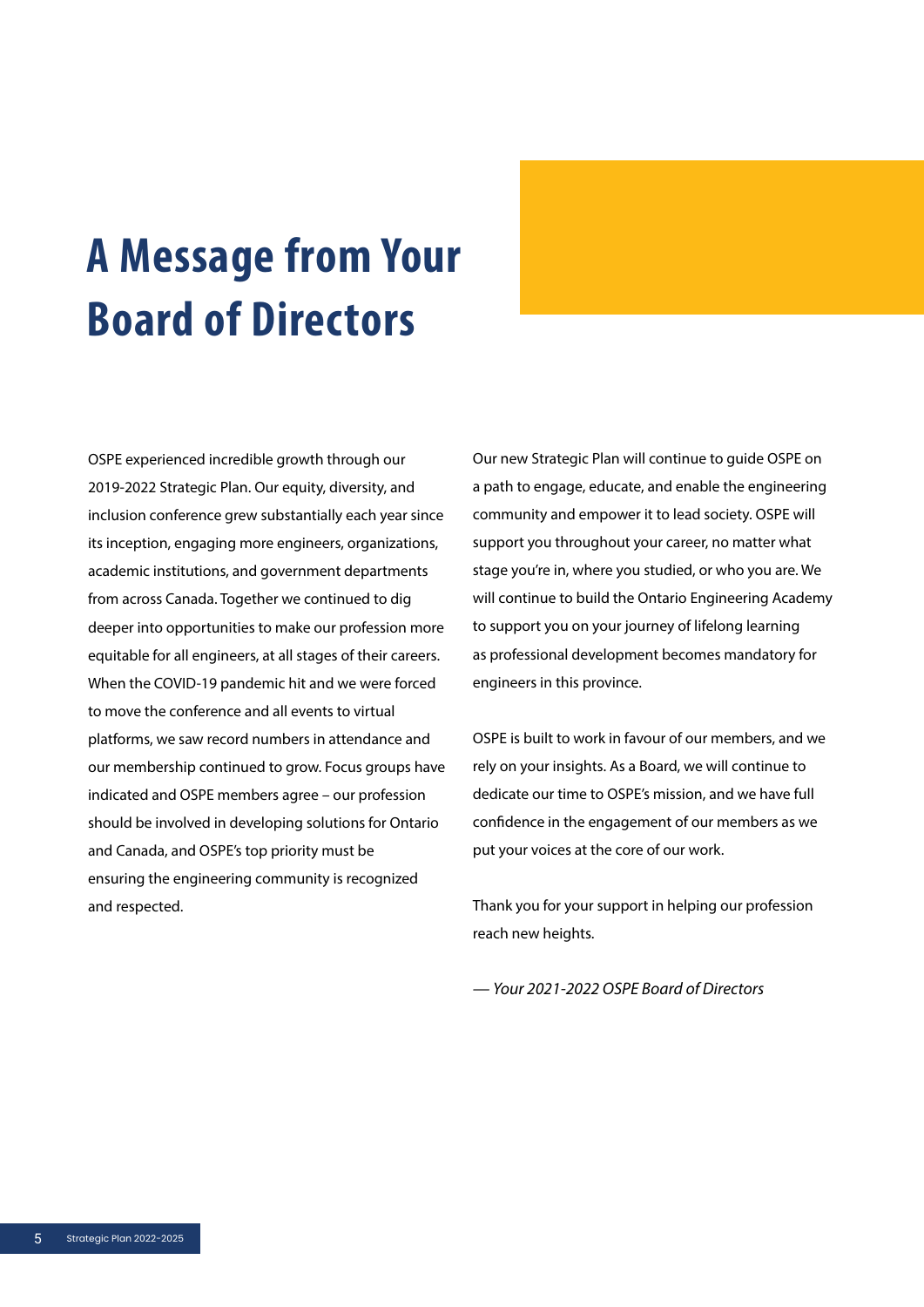# A Message from the CEO

Over the past three years, OSPE was guided by Engineering the Future Together, a plan focused on providing non-partisan, evidence-based input on policy decisions, while maintaining the engineering profession's reputation as a trusted advisor to all levels of government.

Through the pandemic, OSPE's ambassadors called to transform engineering education, develop an intellectual property framework, advance reclamation work in mining, and electrify the transportation system to develop energy independence and environmental reforms, to name a few. We pushed for inclusive design principles and growing a diverse workforce to enable economic equity and recovery in Canada.

We accomplished this thanks to you, our engaged and enthusiastic OSPE members, who bring expertise and knowledge to help solve the challenges facing Ontario and the world. Thank you for your ongoing volunteerism and pride in your profession. The priority areas of our new 2022-2025 Strategic Plan are built on the incredible progress we've made

together. OSPE remains dedicated to advocating for issues that impact you, in every stage of your career.

With continuing professional development becoming mandatory, the need for engineering talent combined with outstanding leadership skills is more apparent than ever, and OSPE has the tools to help you rise to the challenge.

At OSPE, we have always stressed the immense potential of our members. You are thought leaders who base solutions on evidence-based, scientifically proven ideas. I encourage you to continue engaging with OSPE to raise your collective voice, because government, the media, and the public are listening. Over the next three years, our core focus will be increasing the profile and prosperity of the engineering community in Ontario.

andro terrizo

Sandro Perruzza, B.Sc., CRSP Chief Executive Officer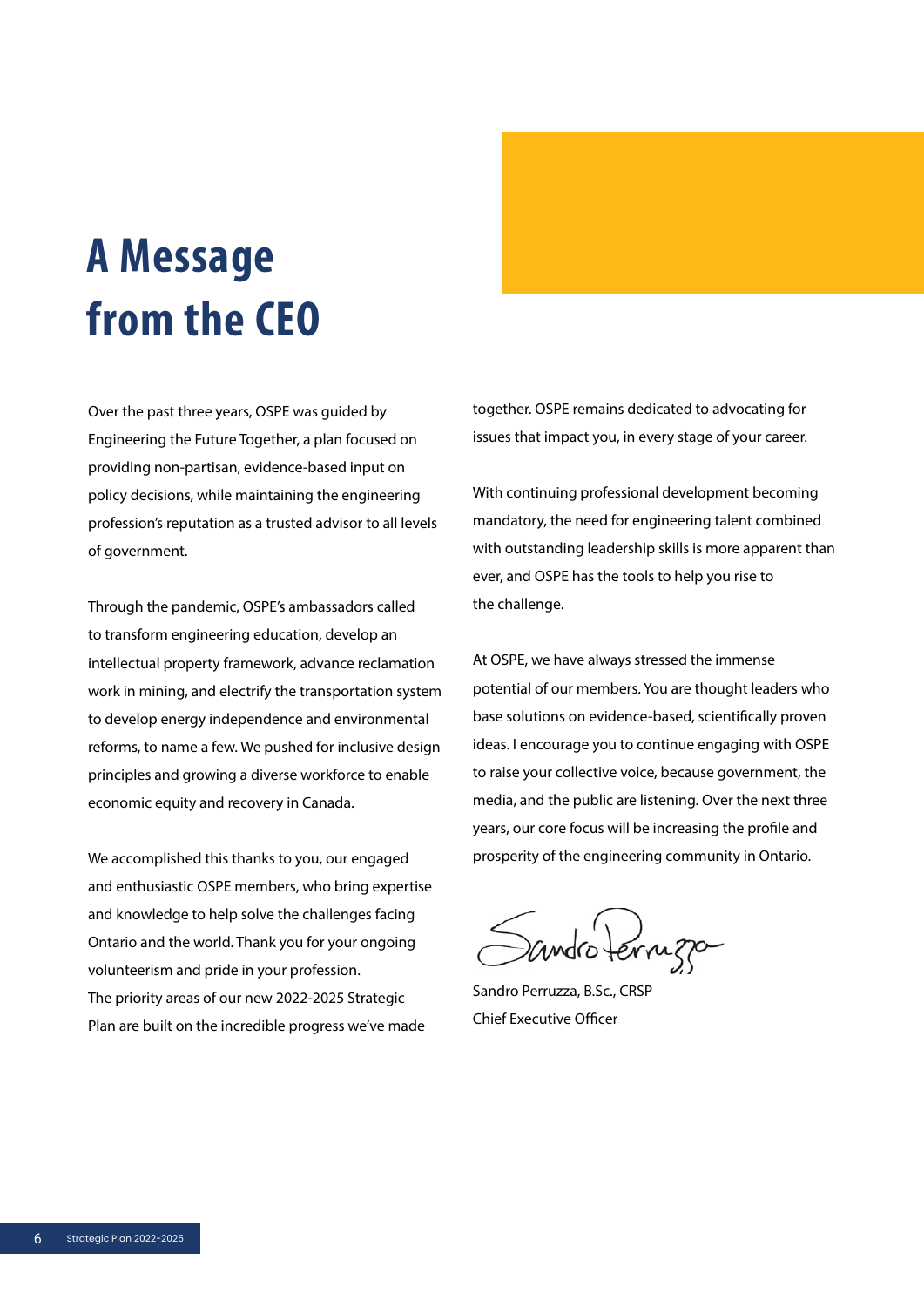# Executive Summary

The Ontario Society of Professional Engineers' (OSPE) 2022-2025 Strategic Plan was developed by OSPE's 2021-2022 Board of Directors and Board Development and Strategic Planning Committee (BDSP), supported by management and informed by the diverse views and opinions of OSPE members and other key constituents.

In 2021, OSPE contracted the services of The Portage Group (TPG) to assist with the development of a future-focused and member-driven strategic plan. In addition to a literature review of pertinent OSPE documentation, TPG engaged in outreach and consultation with a range of stakeholders. This included engineers, engineering graduates, students, and members from diverse ages and career stages, as well as non-members, volunteers, and staff from across the organization, and individuals from allied and related professional organizations. The initial consultation process took place between August and October 2021, and included:

- In-depth telephone interviews with OSPE stakeholders
- Benchmarking and better practices interviews with representatives from organizations that are like OSPE in terms of scope, structure, and focus
- Virtual member input sessions at OSPE's General Assembly in October, where every OSPE member was invited to attend

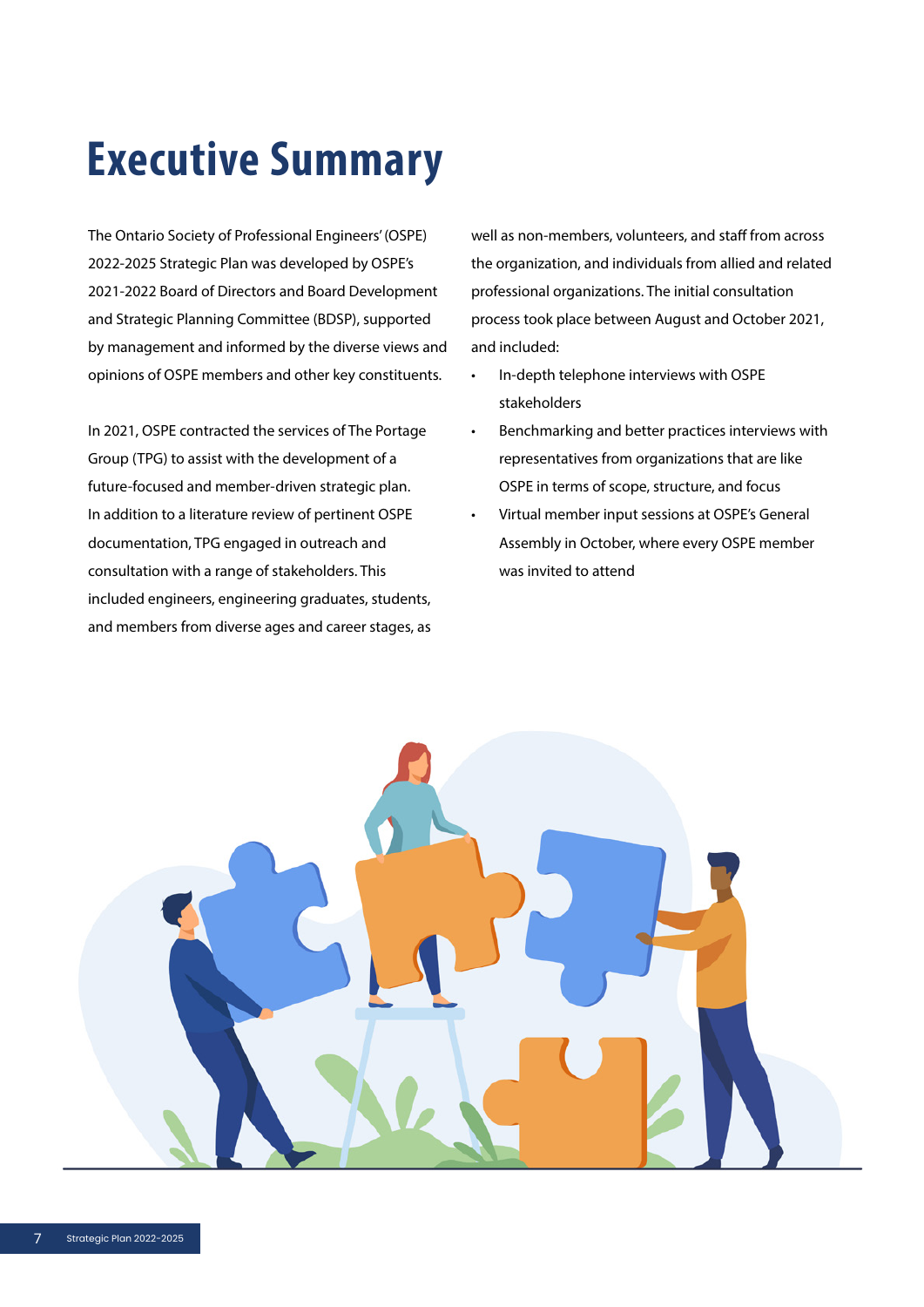## Executive Summary

The consultation process revealed rich insights:

- 1. Advocacy continues to be a primary strategic focus for OSPE and is a strength to build upon.
- 2. Continued focus on member growth, value, and engagement is critical to OSPE's sustainability and success.
- 3. OSPE is small but mighty, and achieves great results for a small organization – focusing on doing a few things well is an important consideration.

Following these sessions, a research report was developed by TPG, summarizing findings and strategic considerations for OSPE going forward. The report was used to inform the strategic planning process, which included a TPG-facilitated virtual workshop with OSPE's BDSP committee and an in-person, full-day strategic planning workshop with the OSPE Board of Directors in December 2021.

A draft outline of the strategic plan was then developed by the BDSP committee and brought to the membership through three additional virtual member input sessions in February 2022, which included an opportunity to provide input into the refinement of OSPE's vision and mission, strategic priority areas, and goal statements.

A sincere thank you to all OSPE members and stakeholders who participated in the development of this plan. Your Board of Directors values your input and hopes that you will continue to lend your voices, expertise, and opinions for the benefit of our profession.

This plan continues to build on our two core pillars of Engineers Lead and Engineers Care, with the addition of Engineers Prosper, as well as Engineers Grow, specifically focused on building OSPE's Ontario Engineering Academy (OEA), an important offering for engineers to realize their full potential.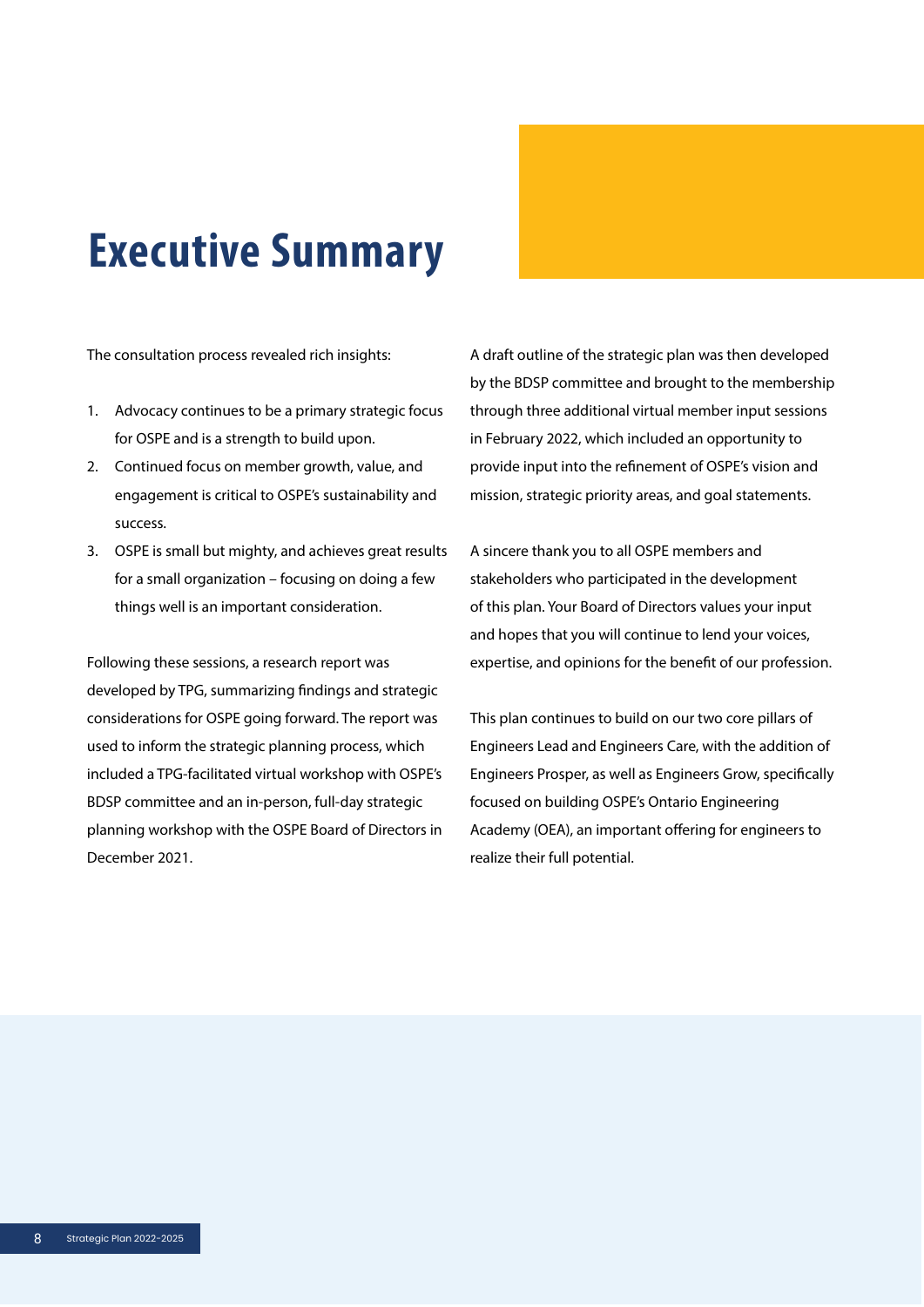### ENGINEERS LEAD

Solidify OSPE's position as the voice of the profession and its reputation as the association where engineers gather, share expertise, and provide recommendations on issues facing the profession and society.

### ENGINEERS GROW

Become the trusted resource for Ontario engineers to grow professionally and personally, delivering continuing education and value at every career stage.

### ENGINEERS CARE

Elevate awareness of the role that a diverse and inclusive engineering community plays in making the world a better place and deepen respect for the engineering profession in Ontario.

### ENGINEERS PROSPER

Expand opportunities for engineering jobs in Ontario and protect the practice rights of engineers, so that both our members and Ontario can prosper.

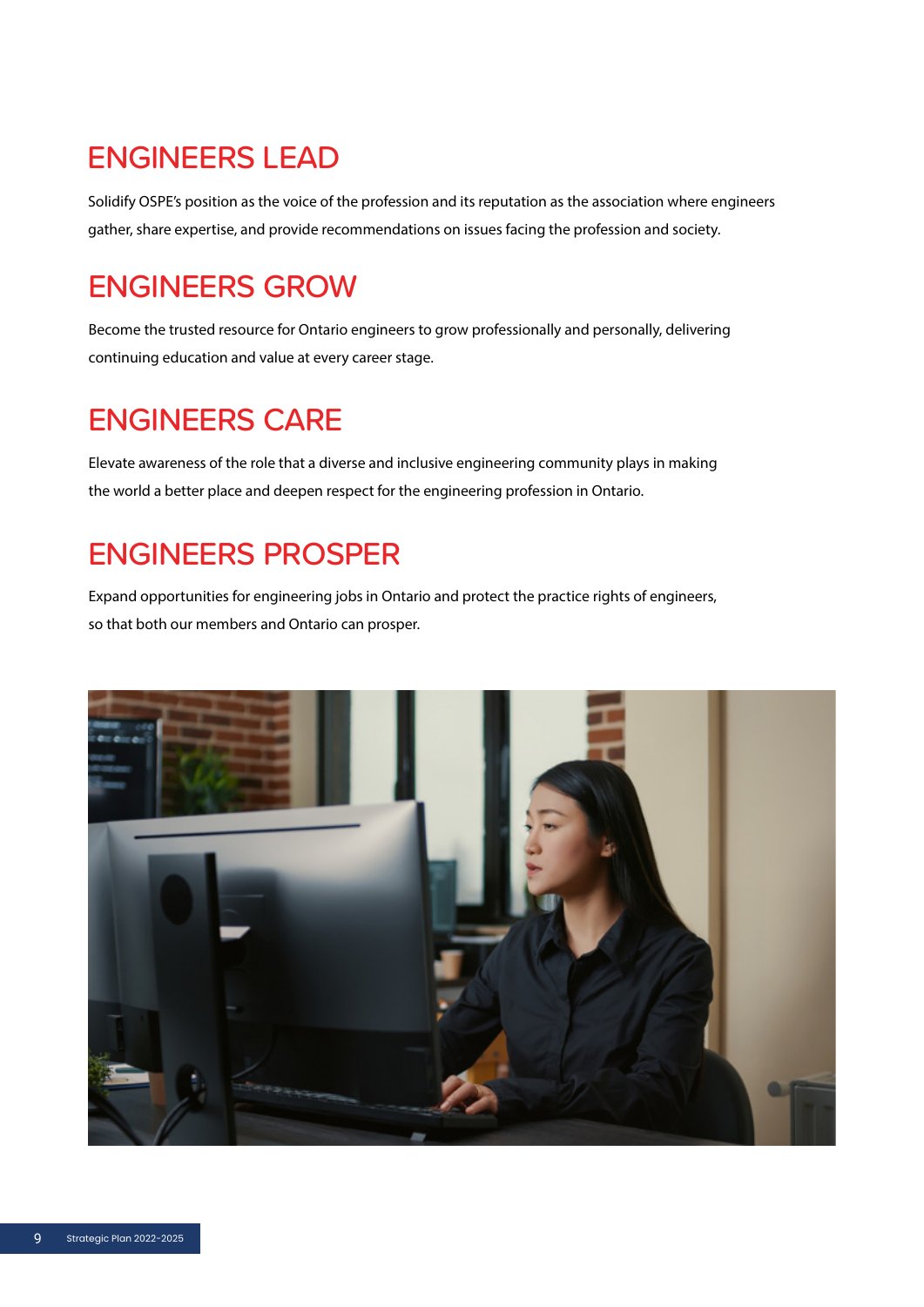

#### Engineers Lead

Solidify OSPE's position as the voice of the engineering profession and its reputation as the association where engineers gather, share expertise, and provide recommendations on issues facing the profession and society.

1. Ensure engineers are a recognized advocate to government, industry, media, the public, and the regulator.

- Define baseline and increased interactions with government, media, public, industry, and the regulator
- Develop a database of P.Eng. Subject Matter Experts to provide technical insight and knowledge on issues impacting society

2. Create more opportunities for OSPE members, no matter where they are in Ontario, to provide input on advocacy activities.<br>• Host regular Members-Only Consultations

- on key advocacy issues to ensure all members have an opportunity to contribute and get involved
- Break down advocacy issues from a geographical lens and ensure OSPE is focusing on engineers, projects, and issues that impact all regions of Ontario

3. Bring engineers together to deliberate major issues like the climate crisis and regulatory reform.

- Focus on overarching advocacy issues that involve all or multiple disciplines of engineering and impact the public
- Bring OSPE's advocacy task forces together to collaborate and share knowledge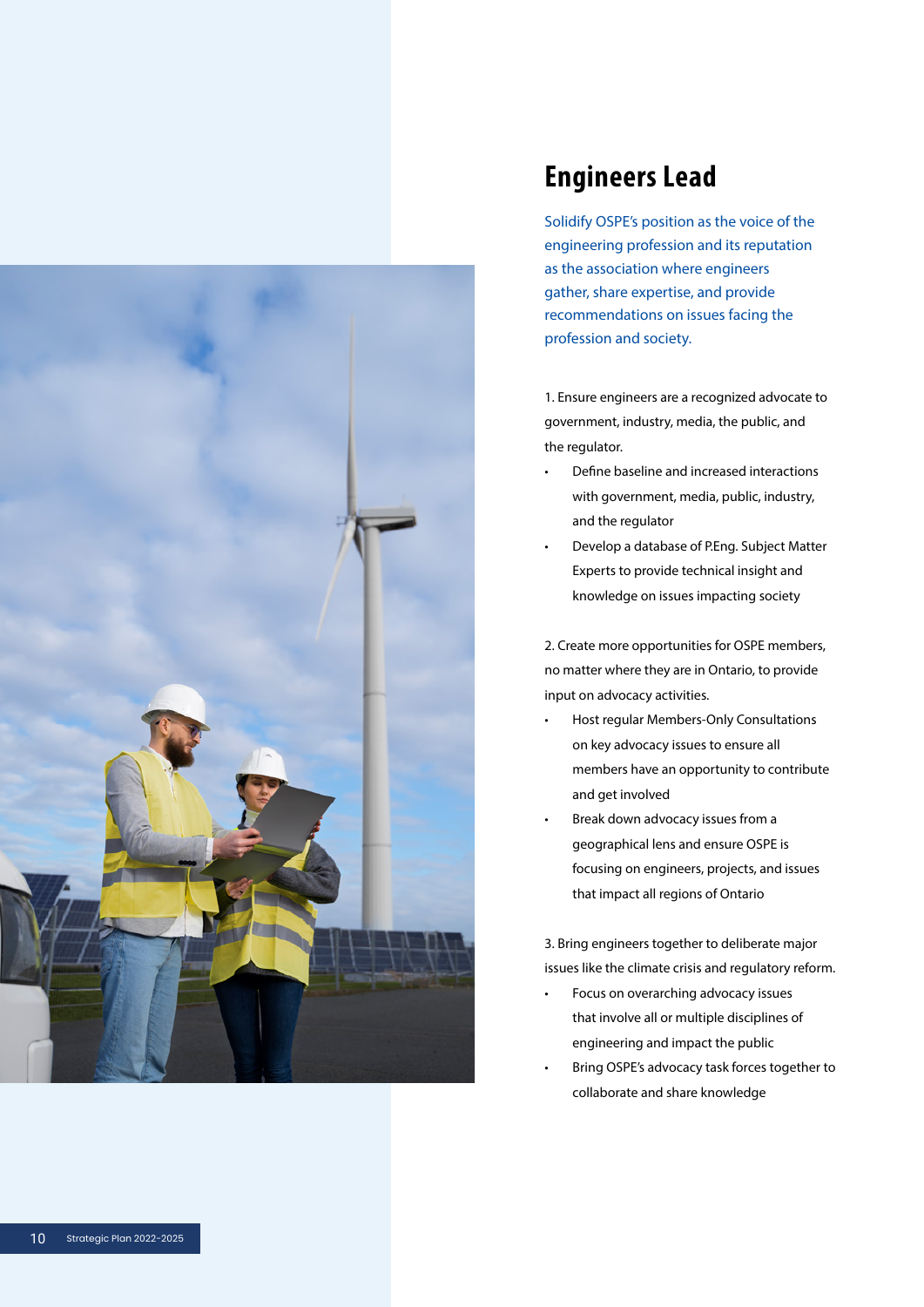

### Engineers Grow

Become the trusted resource for Ontario engineers to grow professionally and personally, delivering continuing education and value at every career stage.

1. Build the OEA as the trusted resource for lifelong learning & professional development to help engineers realize their full potential.

As professional development becomes mandatory for engineers, OSPE's Ontario Engineering Academy will allow engineers to plan, meet, and manage their learning and career development goals.

- Launch an integrated system with relevant, timely content to plan, meet, and manage members' continuing professional development
- Drive adoption of the OEA

2. Support engineering students, newcomers to Canada, young professionals, and Engineering Interns with early career connections and support along their path to licensure.<br>• OSPE will advocate to remove

- systemic barriers
- OSPE will advocate for emerging disciplines to be defined

3. Provide access to technical courses to help engineers maintain engineering competencies.<br>• Partner with universities and technical

associations to provide courses and certifications that engineers need to maintain licensure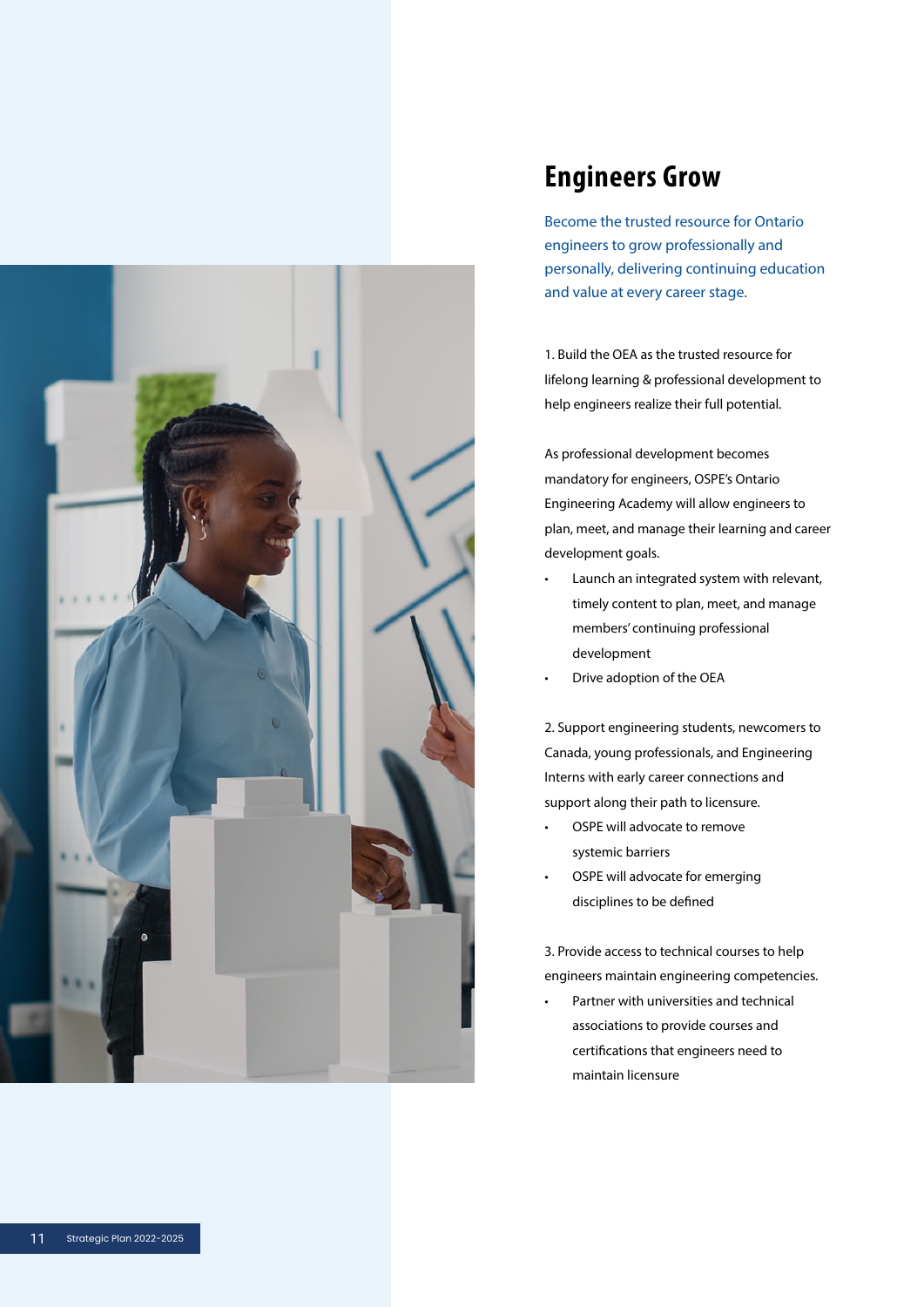

#### Engineers Care

Elevate awareness of the role that a diverse and inclusive engineering community plays in making the world a better place and deepen respect for the engineering profession in Ontario.

1. Lead the broader engineering sector to become more equitable, diverse, and inclusive (EDI) and welcoming to everyone

- Unite the engineering sector in the pursuit of better outcomes for all professional engineers, engineering graduates, and engineering students
- Continue to make EDI a major focus of OSPE's advocacy work
- Provide tools, resources, and thought leadership for individual engineers and engineering companies regarding EDI
- Launch a Diversity and Inclusion Award that will be granted to exceptional members of the OSPE community who are volunteering or working towards this goal in their workplaces, communities, or schools

2. Increase positive perception of engineers in Ontario through strategic communications and marketing campaigns.

- Execute campaigns that bring pride to the profession and encourage engineers who are leading society to become champions within the OSPE community
- Create more opportunities for engineers to share expertise and commentary through the media
- Increase member profiles and viewpoints shared across OSPE channels to spark discussions and create learning and engagement opportunities

3. Use OSPE's Engineering Conference to position engineers as conveners of collaboration between the Science, Technology, Engineering & Math (STEM) industry, government, and academic institutions, among others.

• Continue to increase OSPE brand recognition, membership, and revenue through the annual Engineering Conference

4. Continue to strengthen the reputation of the profession and create a clear distinction between OSPE's role as the voice of the engineering profession and PEO's role to protect the public interest.

• OSPE believes a modern and effective regulator that is focused on serving and protecting the public interest, helps to preserve and strengthen the reputation of the profession and increases the value of an engineering licence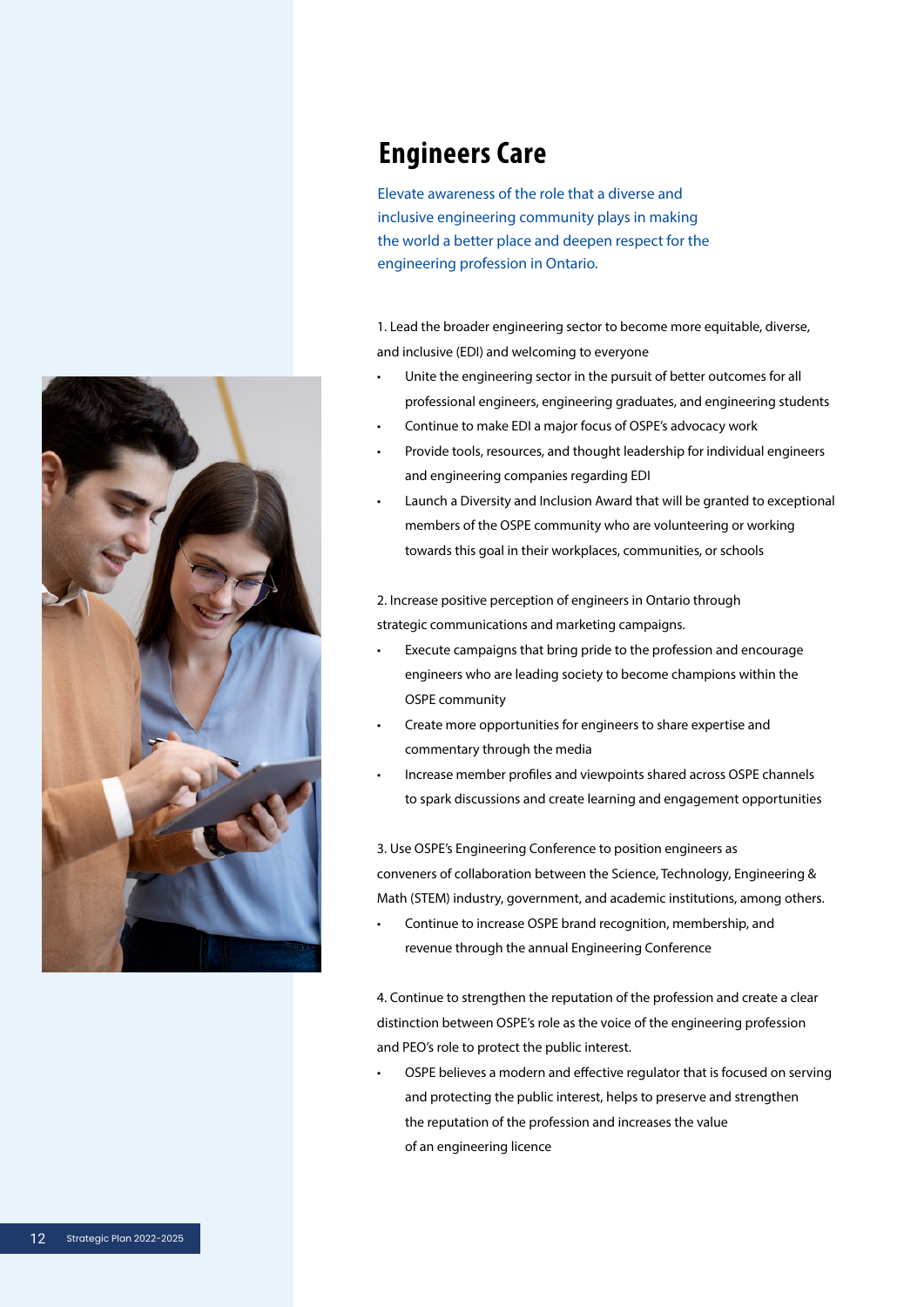

### Engineers Prosper

Expand opportunities for engineering jobs in Ontario and protect the practice rights of engineers, so that both our members and Ontario can prosper.

- 1. Advance the economic interests of engineers.
- Advocating on issues of importance; economic issues; employment opportunities; salary surveys; professional advancement
- Raising awareness and profile of engineering in the public; influencing public policy that affects the profession to improve how the public values engineers
- Working to create, maintain, and protect meaningful engineering jobs in Ontario
- Enhancing practice rights and recognize emerging disciplines

2. Realize the full economic potential of engineers.

• Recognizing the full economic benefits that engineers bring to society and ensure engineers are properly compensated for this expertise

3. Provide cost-saving benefits that enhance a compelling member value proposition.

• Continue to negotiate service agreements/ affinity programs with strategic partners to provide engineers with access to cost saving benefits